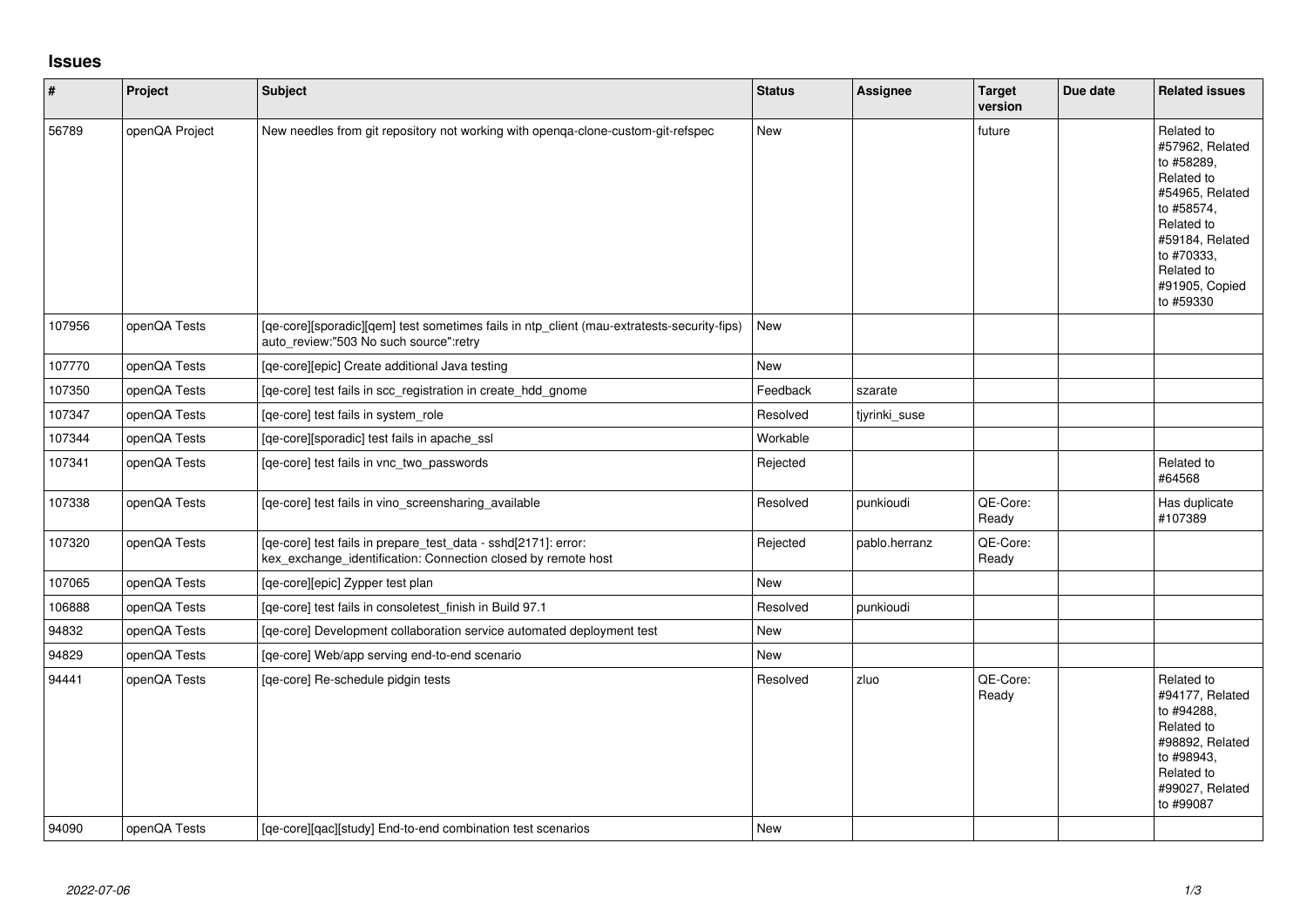| $\vert$ # | Project      | <b>Subject</b>                                                                                           | <b>Status</b> | Assignee      | <b>Target</b><br>version | Due date | <b>Related issues</b>                                               |
|-----------|--------------|----------------------------------------------------------------------------------------------------------|---------------|---------------|--------------------------|----------|---------------------------------------------------------------------|
| 93895     | openQA Tests | [qe-core][qe-yast][qu] ext4_yast@s390x-zVM-vswitch-l3 fails on latest QU                                 | Resolved      | tjyrinki_suse | QE-Core:<br>Ready        |          |                                                                     |
| 93769     | openQA Tests | [security][gem] Add existing security Product QE tests to QEM for older SLE versions -<br>15-SP2, 12-SP5 | In Progress   | pstivanin     |                          |          |                                                                     |
| 93766     | openQA Tests | [security][gem] Add existing security Product QE tests to QEM for 15-SP3                                 | In Progress   | pstivanin     |                          |          |                                                                     |
| 93757     | openQA Tests | [qe-core][qe-yast][qu] test fails in setup_libyui on lvm_thin_provisioning on all archs on<br>15-SP2 QU  | Resolved      | tiyrinki suse | QE-Core:<br>Ready        |          |                                                                     |
| 93754     | openQA Tests | [qe-core][qe-yast][qu] xfs@svirt-xen-pv test fails in setup_libyui on 15-SP2 QU testing                  | Resolved      | tiyrinki suse | QE-Core:<br>Ready        |          |                                                                     |
| 93321     | openQA Tests | [ge-core] Add vsftpd test to Tumbleweed                                                                  | Resolved      | dvenkatachala | QE-Core:<br>Ready        |          |                                                                     |
| 93318     | openQA Tests | [qe-core][epic] Add SLE tests to Tumbleweed where missing                                                | Workable      |               |                          |          | Related to<br>#95227                                                |
| 93210     | openQA Tests | [migration][qe-core] sssd openIdap/389-ds basic testing, modify to be suitable for<br>migration testing  | New           |               |                          |          | Related to<br>#89479                                                |
| 92215     | openQA Tests | [ge-core] Change mysgl tests to mariadb integration tests                                                | Resolved      | dheidler      | QE-Core:<br>Ready        |          |                                                                     |
| 91199     | openQA Tests | [security][epic][qem] Add existing security Product QE tests to QEM                                      | In Progress   |               |                          |          |                                                                     |
| 91193     | openQA Tests | [epic][qe-core][qem] Add existing console Product QE tests to QEM                                        | New           |               |                          |          |                                                                     |
| 91190     | openQA Tests | [kernel][qem] Add existing btrfs-progs Product QE tests to QEM                                           | New           |               |                          |          |                                                                     |
| 91187     | openQA Tests | [ge-core] Add existing tomcat test module to Product QE functional                                       | Resolved      | zluo          |                          |          |                                                                     |
| 91184     | openQA Tests | [qe-core] Add existing network QEM tests to Product QE                                                   | Rejected      | zluo          | QE-Core:<br>Ready        |          |                                                                     |
| 91181     | openQA Tests | [qe-core] Add existing console QEM tests to Product QE                                                   | Resolved      | zluo          | QE-Core:<br>Ready        |          |                                                                     |
| 91178     | openQA Tests | [kernel-default][qem] Add existing kernel Product QE tests to QEM                                        | Rejected      |               |                          |          |                                                                     |
| 91106     | openQA Tests | [ge-core][ge-yast][gu] test fails in select guided setup                                                 | Resolved      | tiyrinki suse | QE-Core:<br>Ready        |          |                                                                     |
| 90329     | openQA Tests | [qe-core] 15SP2 QU - test fails in raid_gpt on ppc64le                                                   | Resolved      | geor          | QE-Core:<br>Ready        |          | Related to<br>#95117                                                |
| 89503     | openQA Tests | [ge-core] Schedule thunderbird tests for sp1 and sp2                                                     | Resolved      | dheidler      | QE-Core:<br>Ready        |          | Related to<br>#75409                                                |
| 89479     | openQA Tests | [ge-core] test fails in sssd - Fix sssd testing with openldap, remove use of python-pam                  | Resolved      | tonyyuan      | QE-Core:<br>Ready        |          | Related to<br>#55115, Related<br>to #13168,<br>Related to<br>#93210 |
| 88231     | openQA Tests | [ge-core][gem][kiwi][regression] Extend kiwi testing to prevent lym problems                             | Feedback      |               |                          |          |                                                                     |